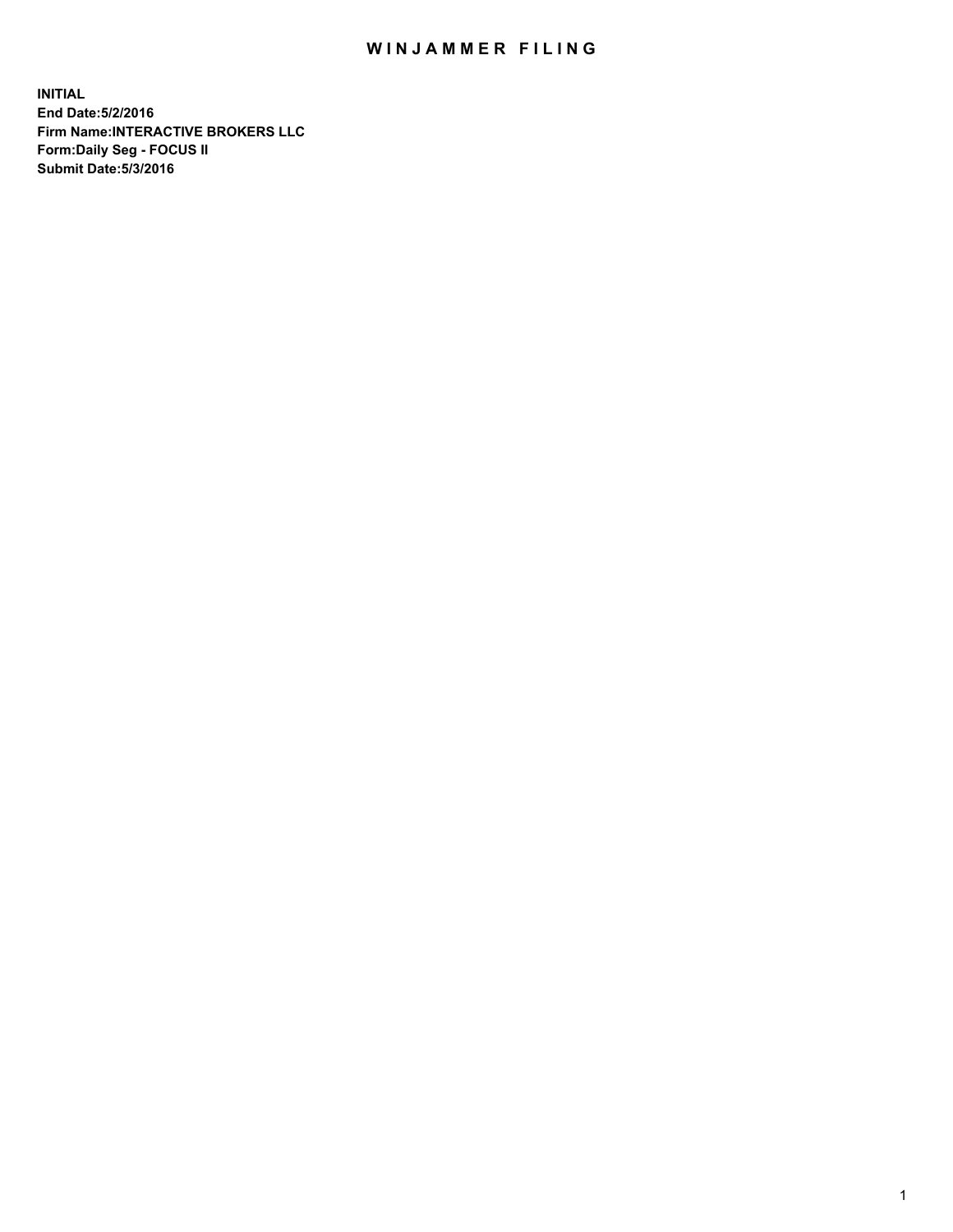## **INITIAL End Date:5/2/2016 Firm Name:INTERACTIVE BROKERS LLC Form:Daily Seg - FOCUS II Submit Date:5/3/2016 Daily Segregation - Cover Page**

| Name of Company<br><b>Contact Name</b><br><b>Contact Phone Number</b><br><b>Contact Email Address</b>                                                                                                                                                                                                                          | <b>INTERACTIVE BROKERS LLC</b><br><b>Alex Parker</b><br>203-618-7738<br>aparker@interactivebrokers.com |
|--------------------------------------------------------------------------------------------------------------------------------------------------------------------------------------------------------------------------------------------------------------------------------------------------------------------------------|--------------------------------------------------------------------------------------------------------|
| FCM's Customer Segregated Funds Residual Interest Target (choose one):<br>a. Minimum dollar amount: ; or<br>b. Minimum percentage of customer segregated funds required:%; or<br>c. Dollar amount range between: and; or<br>d. Percentage range of customer segregated funds required between:% and%.                          | <u>0</u><br>155,000,000 245,000,000<br><u>00</u>                                                       |
| FCM's Customer Secured Amount Funds Residual Interest Target (choose one):<br>a. Minimum dollar amount: ; or<br>b. Minimum percentage of customer secured funds required:%; or<br>c. Dollar amount range between: and; or<br>d. Percentage range of customer secured funds required between:% and%.                            | <u>0</u><br>80,000,000 120,000,000<br>0 <sub>0</sub>                                                   |
| FCM's Cleared Swaps Customer Collateral Residual Interest Target (choose one):<br>a. Minimum dollar amount: ; or<br>b. Minimum percentage of cleared swaps customer collateral required:% ; or<br>c. Dollar amount range between: and; or<br>d. Percentage range of cleared swaps customer collateral required between:% and%. | ₫<br>0 <sub>0</sub><br>0 <sub>0</sub>                                                                  |

Attach supporting documents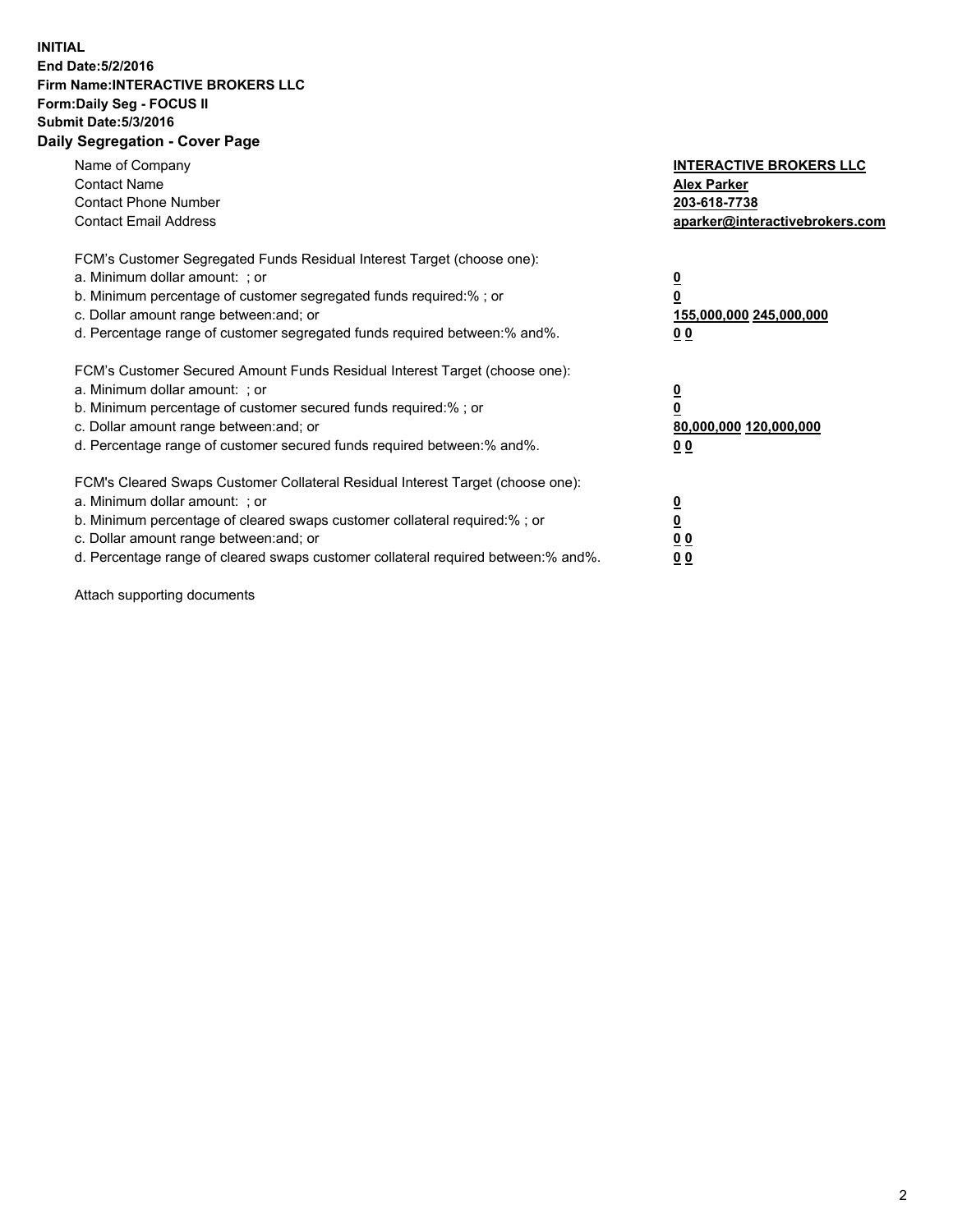## **INITIAL End Date:5/2/2016 Firm Name:INTERACTIVE BROKERS LLC Form:Daily Seg - FOCUS II Submit Date:5/3/2016 Daily Segregation - Secured Amounts**

|     | Foreign Futures and Foreign Options Secured Amounts                                         |                                   |
|-----|---------------------------------------------------------------------------------------------|-----------------------------------|
|     | Amount required to be set aside pursuant to law, rule or regulation of a foreign            | $0$ [7305]                        |
|     | government or a rule of a self-regulatory organization authorized thereunder                |                                   |
| 1.  | Net ledger balance - Foreign Futures and Foreign Option Trading - All Customers             |                                   |
|     | A. Cash                                                                                     | 279,570,002 [7315]                |
|     | B. Securities (at market)                                                                   | $0$ [7317]                        |
| 2.  | Net unrealized profit (loss) in open futures contracts traded on a foreign board of trade   | 6,423,121 [7325]                  |
| 3.  | Exchange traded options                                                                     |                                   |
|     | a. Market value of open option contracts purchased on a foreign board of trade              | 74,866 [7335]                     |
|     | b. Market value of open contracts granted (sold) on a foreign board of trade                | -195,872 [7337]                   |
| 4.  | Net equity (deficit) (add lines 1.2. and 3.)                                                | 285,872,117 [7345]                |
| 5.  | Account liquidating to a deficit and account with a debit balances - gross amount           | 158,149 [7351]                    |
|     | Less: amount offset by customer owned securities                                            | 0 [7352] 158,149 [7354]           |
| 6.  | Amount required to be set aside as the secured amount - Net Liquidating Equity              | 286,030,266 [7355]                |
|     | Method (add lines 4 and 5)                                                                  |                                   |
| 7.  | Greater of amount required to be set aside pursuant to foreign jurisdiction (above) or line | 286,030,266 [7360]                |
|     | 6.                                                                                          |                                   |
|     | FUNDS DEPOSITED IN SEPARATE REGULATION 30.7 ACCOUNTS                                        |                                   |
| 1.  | Cash in banks                                                                               |                                   |
|     | A. Banks located in the United States                                                       | <b>516,250</b> [7500]             |
|     | B. Other banks qualified under Regulation 30.7                                              | 0 [7520] 516,250 [7530]           |
| 2.  | Securities                                                                                  |                                   |
|     | A. In safekeeping with banks located in the United States                                   | 353,740,907 [7540]                |
|     | B. In safekeeping with other banks qualified under Regulation 30.7                          | 0 [7560] 353,740,907 [7570]       |
| 3.  | Equities with registered futures commission merchants                                       |                                   |
|     | A. Cash                                                                                     | $0$ [7580]                        |
|     | <b>B.</b> Securities                                                                        | $0$ [7590]                        |
|     | C. Unrealized gain (loss) on open futures contracts                                         | $0$ [7600]                        |
|     | D. Value of long option contracts                                                           | $0$ [7610]                        |
|     | E. Value of short option contracts                                                          | 0 [7615] 0 [7620]                 |
| 4.  | Amounts held by clearing organizations of foreign boards of trade                           |                                   |
|     | A. Cash                                                                                     | $0$ [7640]                        |
|     | <b>B.</b> Securities                                                                        | $0$ [7650]                        |
|     | C. Amount due to (from) clearing organization - daily variation                             | $0$ [7660]                        |
|     | D. Value of long option contracts                                                           | $0$ [7670]                        |
|     | E. Value of short option contracts                                                          | 0 [7675] 0 [7680]                 |
| 5.  | Amounts held by members of foreign boards of trade                                          |                                   |
|     | A. Cash                                                                                     | 53,626,609 [7700]                 |
|     | <b>B.</b> Securities                                                                        | $0$ [7710]                        |
|     | C. Unrealized gain (loss) on open futures contracts                                         | 7,802,492 [7720]                  |
|     | D. Value of long option contracts                                                           | 74,865 [7730]                     |
|     | E. Value of short option contracts                                                          | -195,866 [7735] 61,308,100 [7740] |
| 6.  | Amounts with other depositories designated by a foreign board of trade                      | $0$ [7760]                        |
| 7.  | Segregated funds on hand                                                                    | $0$ [7765]                        |
| 8.  | Total funds in separate section 30.7 accounts                                               | 415,565,257 [7770]                |
| 9.  | Excess (deficiency) Set Aside for Secured Amount (subtract line 7 Secured Statement         | 129,534,991 [7380]                |
|     | Page 1 from Line 8)                                                                         |                                   |
| 10. | Management Target Amount for Excess funds in separate section 30.7 accounts                 | 80,000,000 [7780]                 |
| 11. | Excess (deficiency) funds in separate 30.7 accounts over (under) Management Target          | 49,534,991 [7785]                 |
|     |                                                                                             |                                   |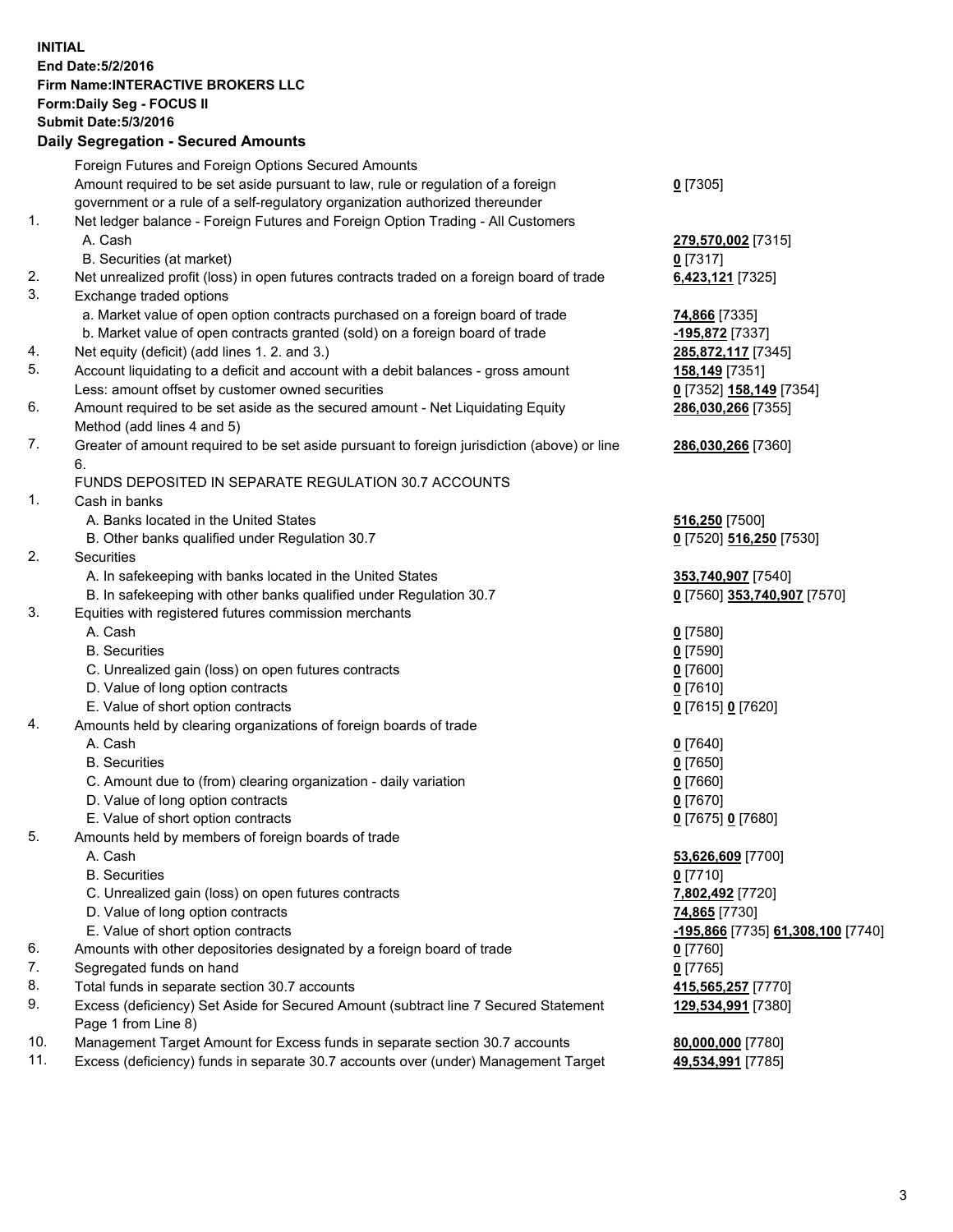**INITIAL End Date:5/2/2016 Firm Name:INTERACTIVE BROKERS LLC Form:Daily Seg - FOCUS II Submit Date:5/3/2016 Daily Segregation - Segregation Statement** SEGREGATION REQUIREMENTS(Section 4d(2) of the CEAct) 1. Net ledger balance A. Cash **2,767,052,245** [7010] B. Securities (at market) **0** [7020] 2. Net unrealized profit (loss) in open futures contracts traded on a contract market **-52,753,854** [7030] 3. Exchange traded options A. Add market value of open option contracts purchased on a contract market **128,573,377** [7032] B. Deduct market value of open option contracts granted (sold) on a contract market **-193,636,956** [7033] 4. Net equity (deficit) (add lines 1, 2 and 3) **2,649,234,812** [7040] 5. Accounts liquidating to a deficit and accounts with debit balances - gross amount **112,525** [7045] Less: amount offset by customer securities **0** [7047] **112,525** [7050] 6. Amount required to be segregated (add lines 4 and 5) **2,649,347,337** [7060] FUNDS IN SEGREGATED ACCOUNTS 7. Deposited in segregated funds bank accounts A. Cash **213,395,819** [7070] B. Securities representing investments of customers' funds (at market) **1,609,436,786** [7080] C. Securities held for particular customers or option customers in lieu of cash (at market) **0** [7090] 8. Margins on deposit with derivatives clearing organizations of contract markets A. Cash **138,110,119** [7100] B. Securities representing investments of customers' funds (at market) **974,967,346** [7110] C. Securities held for particular customers or option customers in lieu of cash (at market) **0** [7120] 9. Net settlement from (to) derivatives clearing organizations of contract markets **-15,676,295** [7130] 10. Exchange traded options A. Value of open long option contracts **128,554,951** [7132] B. Value of open short option contracts **-193,618,562** [7133] 11. Net equities with other FCMs A. Net liquidating equity **0** [7140] B. Securities representing investments of customers' funds (at market) **0** [7160] C. Securities held for particular customers or option customers in lieu of cash (at market) **0** [7170] 12. Segregated funds on hand **0** [7150] 13. Total amount in segregation (add lines 7 through 12) **2,855,170,164** [7180] 14. Excess (deficiency) funds in segregation (subtract line 6 from line 13) **205,822,827** [7190] 15. Management Target Amount for Excess funds in segregation **155,000,000** [7194] 16. Excess (deficiency) funds in segregation over (under) Management Target Amount Excess **50,822,827** [7198]